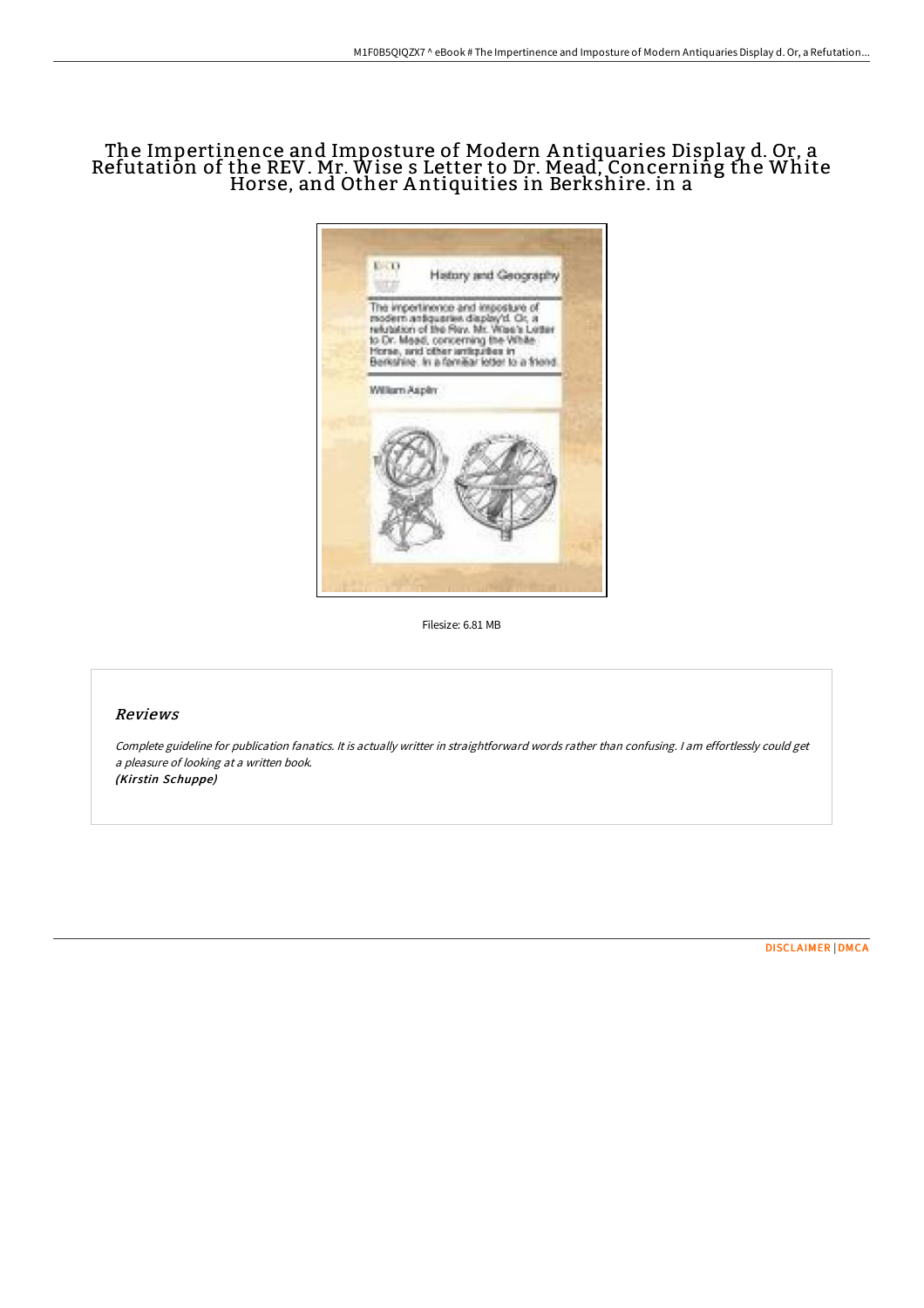### THE IMPERTINENCE AND IMPOSTURE OF MODERN ANTIQUARIES DISPLAY D. OR, A REFUTATION OF THE REV. MR. WISE S LETTER TO DR. MEAD, CONCERNING THE WHITE HORSE, AND OTHER ANTIQUITIES IN BERKSHIRE. IN A



Gale Ecco, Print Editions, United States, 2010. Paperback. Condition: New. Language: English . Brand New Book \*\*\*\*\* Print on Demand \*\*\*\*\*.The 18th century was a wealth of knowledge, exploration and rapidly growing technology and expanding record-keeping made possible by advances in the printing press. In its determination to preserve the century of revolution, Gale initiated a revolution of its own: digitization of epic proportions to preserve these invaluable works in the largest archive of its kind. Now for the first time these high-quality digital copies of original 18th century manuscripts are available in print, making them highly accessible to libraries, undergraduate students, and independent scholars.Rich in titles on English life and social history, this collection spans the world as it was known to eighteenth-century historians and explorers. Titles include a wealth of travel accounts and diaries, histories of nations from throughout the world, and maps and charts of a world that was still being discovered. Students of the War of American Independence will find fascinating accounts from the British side of conflict. ++++The below data was compiled from various identification fields in the bibliographic record of this title. This data is provided as an additional tool in helping to insure edition identification: ++++lt;sourceLibrarygt;British Librarylt;ESTCIDgt;T087601lt;Notesgt;Philalethes Rusticus = William Asplin. Listed in The monthly catalogue for May 1740. Dated at end: Sept. 3, 1739.lt;imprintFullgt;London: printed for J. Osborn, [1740] lt;collationgt;xvi,24p.; 4.

 $\mathbb{R}$ Read The [Impertinence](http://techno-pub.tech/the-impertinence-and-imposture-of-modern-antiqua.html) and Imposture of Modern Antiquaries Display d. Or, a Refutation of the REV. Mr. Wise s Letter to Dr. Mead, Concerning the White Horse, and Other Antiquities in Berkshire. in a Online Download PDF The [Impertinence](http://techno-pub.tech/the-impertinence-and-imposture-of-modern-antiqua.html) and Imposture of Modern Antiquaries Display d. Or, a Refutation of the REV. Mr. Wise s Letter to Dr. Mead, Concerning the White Horse, and Other Antiquities in Berkshire. in a